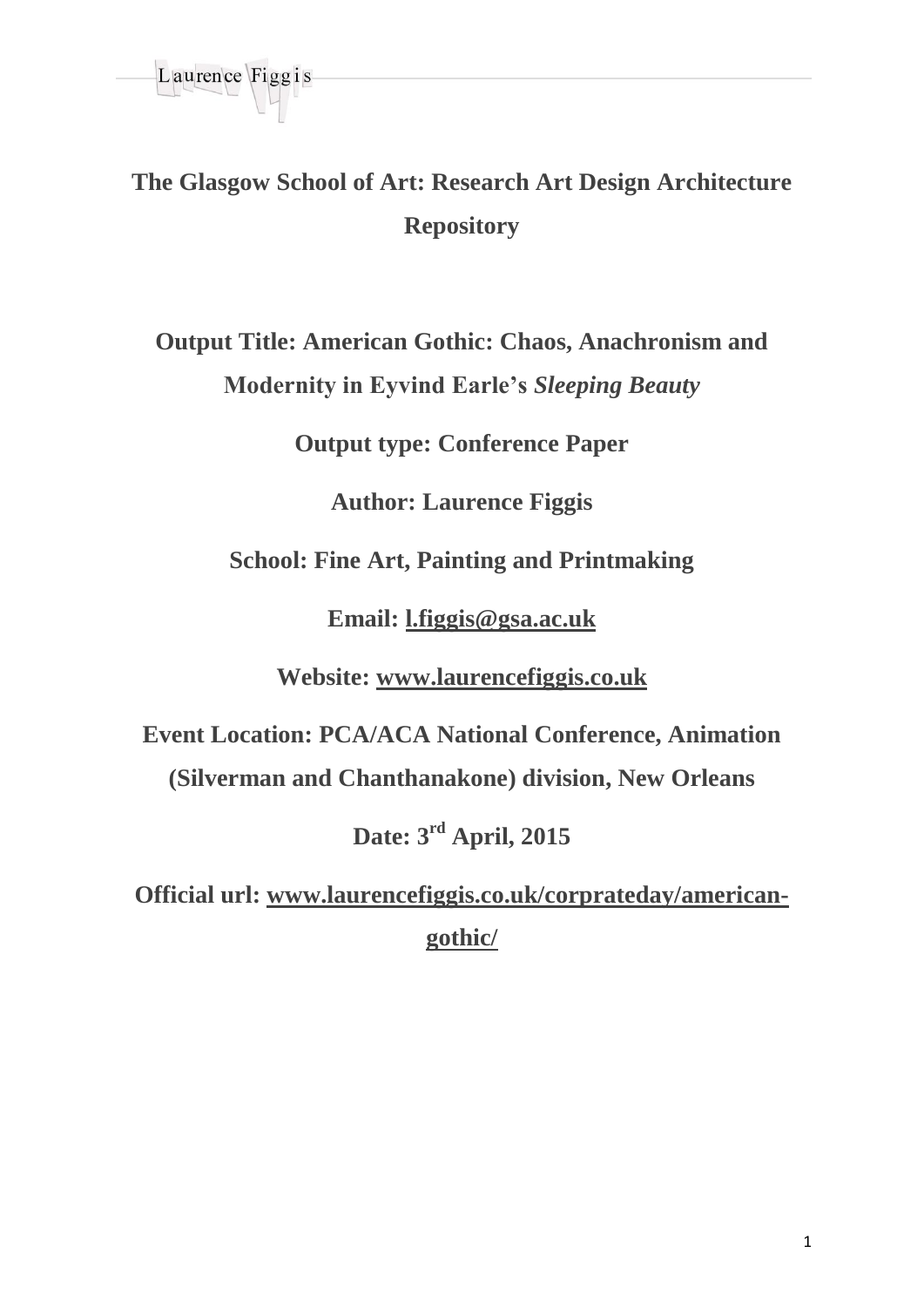

## **Laurence Figgis**

## **American Gothic: Chaos, Anachronism and Modernity in Eyvind Earle's** *Sleeping Beauty*

The philosopher of anachronism, Jeremy Tambling, has argued that what is 'postponed' appears as anachronistic. Drawing a metaphor from the world of modern travel, he writes that jet-lag (*décalage horaire* or 'time-gap' in French) 'places one time (that of the body) inside another [time], literally postpones it' (Tambling, 2010: 16). The Beauty in Charles Perrault's famous story for children, published in 1697 – the first of its kind to be called *La Belle au Bois Dormant* ('The Sleeping Beauty in the Wood'), is herself an anachronism, a body 'postponed' – a figure from the ancient past recalled to life. And the Prince, who helps her to rise, is struck with embarrassment. For, though she is fully dressed (and quite magnificently), she is dressed just like his great-grandmother - in the fashion of a century before - and wears a 'point-band' peeping over her collar (Perrault, 1992: 89).

The great disappointment of the Disney film is the absence from the narrative of this timeconvulsive aspect. The lovers are acquainted, in this version, prior to the inception of the evil curse that puts Aurora (the Sleeping Beauty) to sleep; and the hero rides to the rescue much more promptly than his textual counterpart (of whom the Beauty was justified in complaining: 'is it you my Prince,… you have waited a great while') (Perrault, 1992: 88).

Though the idea of time lost and the idea of time regained are absent from the film story, the *feeling* of time-displaced is present by visual inference - indeed, for contemporary viewers, schooled in the retro chic of *Mad Men*, the fifties graphics scream as loud as all the gothic accoutrements. The look of the film was largely the responsibility of Eyvind Earle, the painter and illustrator (and sometime greetings-card designer) who single-handedly authored many of the elaborate production backgrounds used in the finished film.

Disney's somewhat over-zealous regard for Earle's decoratively-modern graphic oeuvre was symptomatic of his own vexed relationship with the modernity of animation. Since the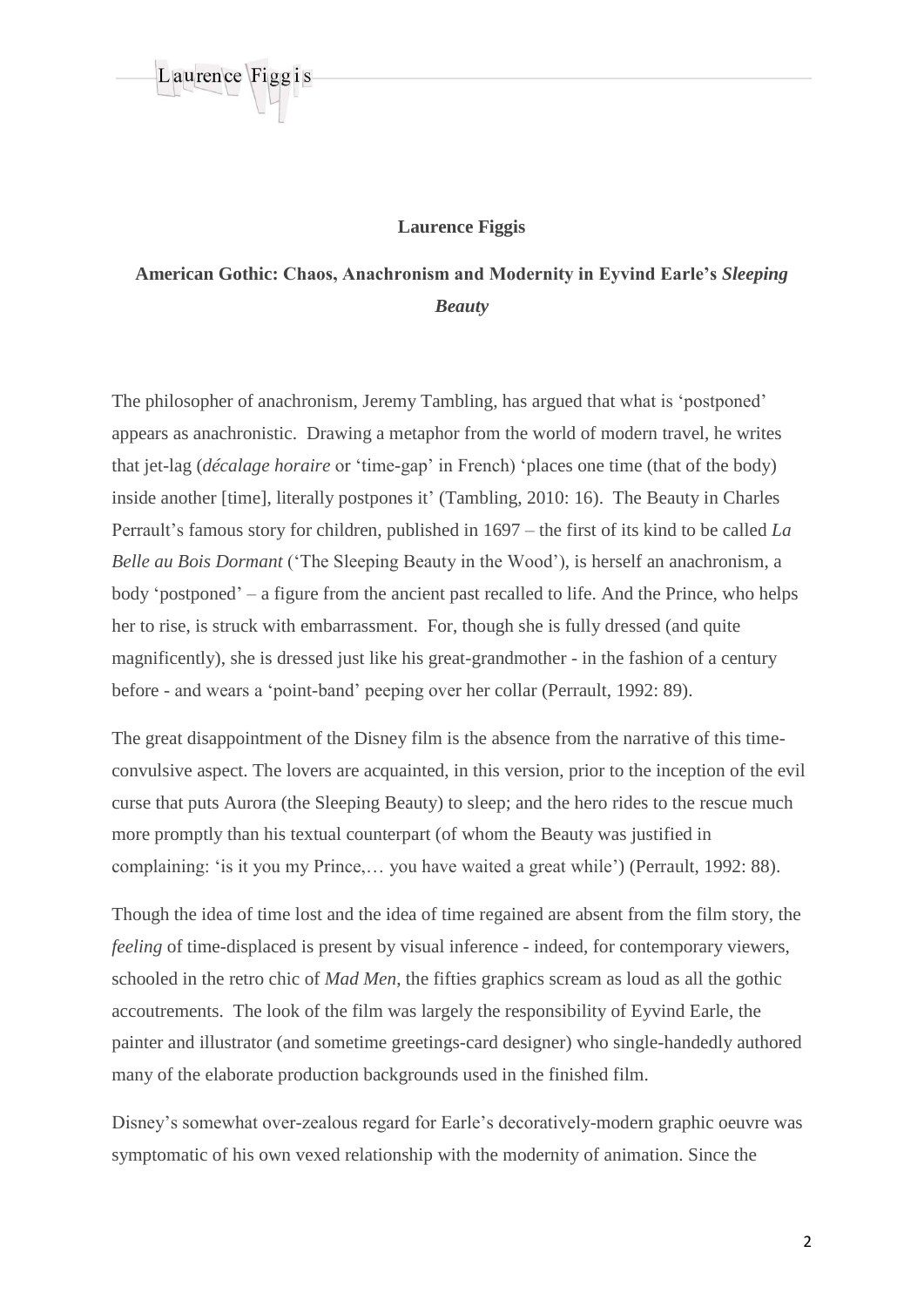

beginning of his career Disney had alternated between a superficial embrace and an anxious repudiation of abstract or reductionist modernist aesthetics. He saw himself, above all, as beholden, to the mainstream artistic tastes of his ' public' and had earlier invoked 'the constitutional privilege of every American to become cultured' or, as he put it, 'to just grow up like Donald Duck' as they chose (qtd. Watts, 1995: 102). Beneath this prima-facie democratising ethos, there lurked a pernicious anti-intellectualism, a hostile resistance of the challenge to accepted values posed by radical formal experiment. As Disney confessed to a magazine journalist, some months before his death: 'I've always had a nightmare. I dream that one of my pictures has ended up in an art theatre. And I wake up shaking' (qtd. Schickel, 1997: 39).

Disney's aesthetic career is thus apt to be conceived in terms of a struggle against modernism; a struggle to repress the primitivist vitality inherent in his own medium. The struggle succeeds of course, to the extent that Richard Schickel, writing in 1968, was able to proclaim Disney's legacy a masterpiece of capitalism not of art (see Schickel, 1997: 18). But the precise visual character of this vulgar mercenary style changes according to public taste and shifting perceptions of 'the modern' in American design culture.

By the 1950s, modernism as a style had been widely accepted and commodified. The midcentury vogue, driven by the post-war consumer boom and by advances in materials and fabrication technology, by the increased influence of design reformists, and by a collective desire (in the aftermath of the Second World War) to reject the past in favour of a utopian futurism, was heterogeneous in its look and philosophy. It might incorporate such wideranging aspects as the return to handcraftsmanship, the geometric machine-style, or the organic/ biomorphous silhouette. Linking these diverse permutations of the 'new' was a prevailing aspiration to liberate design aesthetics from the stagnating influence of the previous century. As the editors of *Interiors* magazine proclaimed in 1948: 'We do not approve... of a Georgian dining room, no matter how beautifully reproduced, on the  $32<sup>nd</sup>$ floor of a skyscraper hotel' (qtd. Marcus, 1998: 7).

The makers of commercial animated films would be quick to take advantage of the modern sensibility infecting all areas of the graphic and applied arts. But the need to keep pace with contemporary fashion, jarred with Disney's thrall to nostalgia (the retro-fetish of the Disney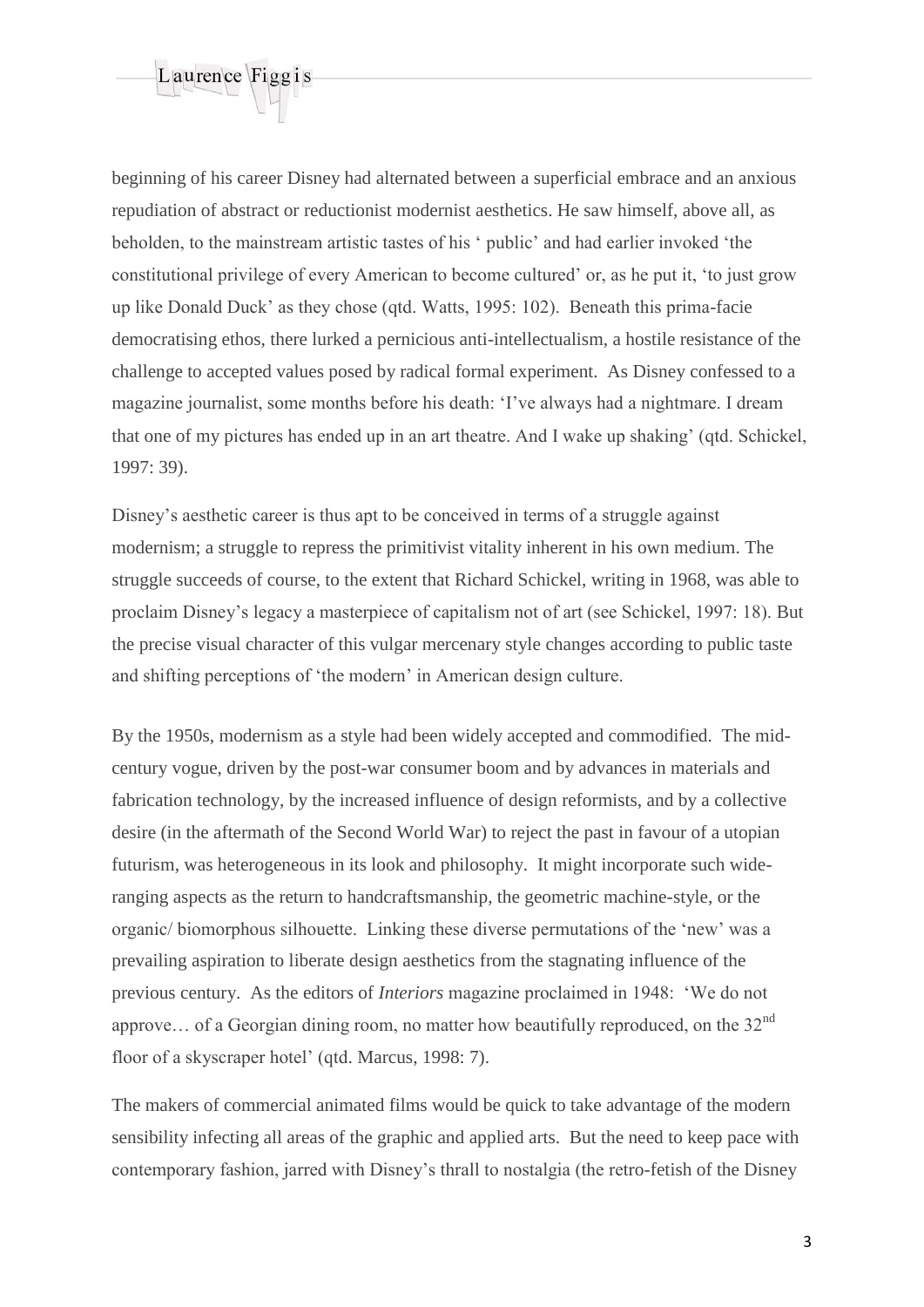

brand). For *Sleeping Beauty* (1959), Earle conducted research into fourteenth- and fifteenthcentury European tapestries, paintings and illuminated manuscripts, drawing on a wide range of early-renaissance and primitive-gothic sources – Dürer, Bruegel, Van Eyck, Botticelli, the *Trés Riches Heures du Jean Duc Du Berry*, *The Unicorn* and *Multiflower Tapestries* as well as Persian miniatures and Japanese prints.

But why Medieval? Perrault's story is full of references to the baroque French culture of his day, and many illustrators since have favoured a late-mannerist or rococo setting. The story came under pre-Raphaelite influence, for example in Edward Burne-Jones's celebrated murals made for Buscot Park in Oxfordshire between 1870 and1890. Earle's concept is, then, doubly anachronistic; and borrows heavily from the earlier retrospective tradition. But his version of the gothic style went far beyond the nineteenth-century medievalist paradigm with its 'truth-to-nature' ideals. John Hench, another artist who worked on the film, thought the pre-renaissance works (with their lack of spatial depth and modelling) would translate well into animated cartoons. As Hench put it, the images in fifteenth-century tapestries 'have crisp edges,' and the planes are scarcely defined, 'except by a kind of superimposition for distance rather than linear perspective' (qtd. Barrier, 1999: 557). There is an implication then that Earle arrives at modern pictorial form partly by imitating the medieval style.

Indeed, his compositional preference for verticals, horizontals and angles (as opposed to curvature) is reminiscent both of the primitive technique of his gothic forbears *and* the socalled 'machine' aesthetic of mid-century-modern architecture and product design. In the woodland settings for the film, grass verges and foliage are squeezed into implausibly sharp prismatic or rectilinear masses. This effect reverses the histrionic conceits of Art Nouveau, where flowing contours of moving liquids or plant-forms are deployed to mitigate and fetishise industrial materials; in Earle's designs for *Sleeping Beauty*, the hard-edged qualities of industrially manufactured objects are displaced onto nature itself.

But - to return to the theme of anachronism - here we have an instance of temporal disorder that reverses the usual account of the term. Earle's simulation of history is not flawed by some irregular detail (like the clock in *Julius Caesar*) but fated to impurity because the originary image of the past so closely resembles the design of the present - the medieval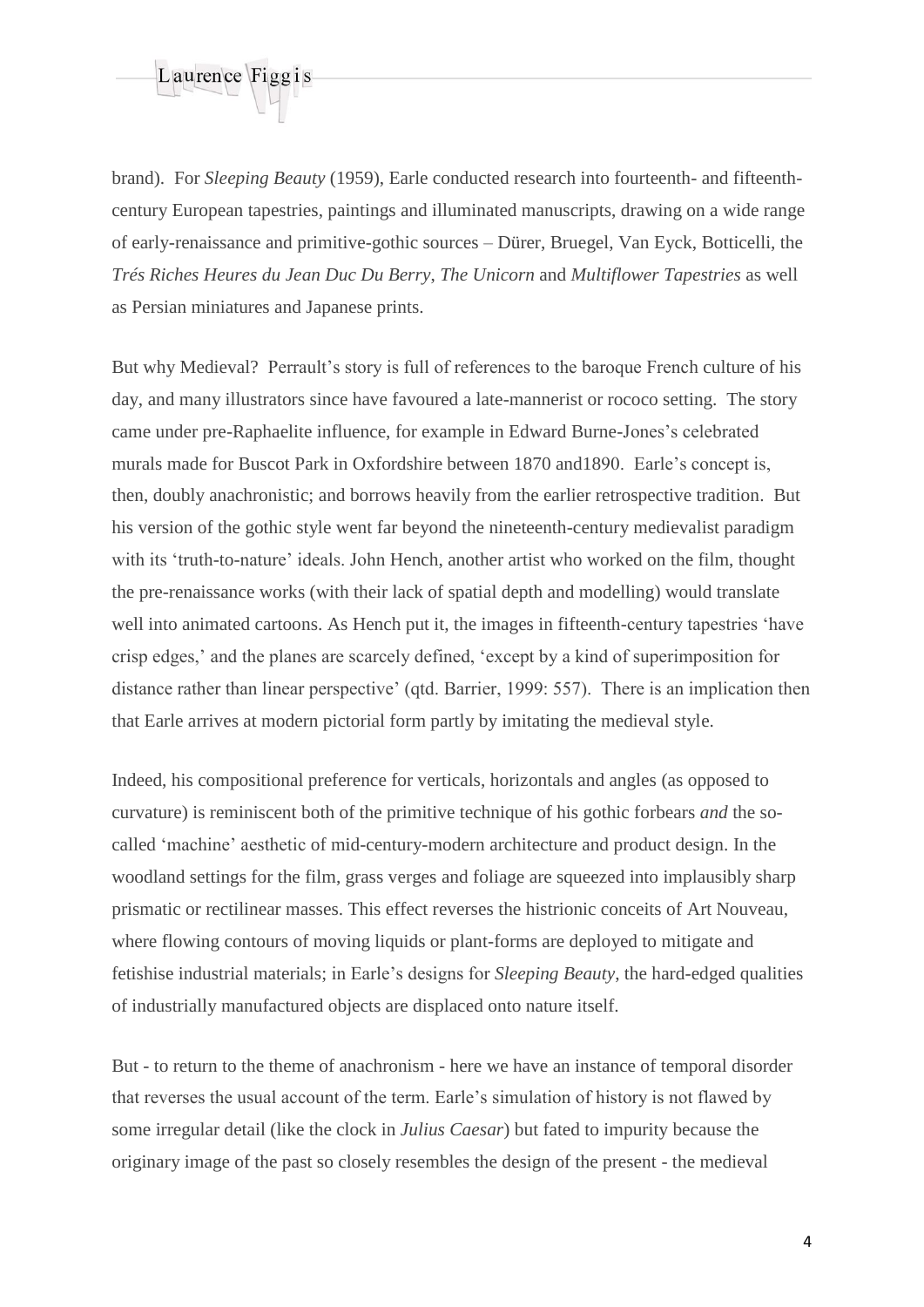

tapestries *already* look like mid-century-modern cartoons (as the Disney artists were quick to recognise).

The literary-critic Joseph Luzzi has recently proposed that certain examples of anachronism in fiction can collapse the boundaries between the work's 'internal means of reference' and its external (historical) context (Luzzi, 2013: 70). Applying a similar thesis to the medium of animated film, we might ask: what is the meaning of this collapse when *modernism* has been accepted as the aesthetic and cultural norm?

The mid-century modern was itself a genre structured by anachronism, by *décalage horaire*, and by time lagging behind, since it brought to late-flower the ideas and practices of an earlier more radical aesthetic phase. Post-war design culture was heavily informed by the European experiments of the previous decades, by the Bauhaus and International Style in architecture, by Matisse's elaboration of the picture plane, and by Surrealist painting and sculpture. In other words the 'new' aesthetic relied on forms and ideas that were already 'historic' when they came to popular fruition; novelty lay with the inventive pastiche and juxtaposition of these diverse avant-gardes and in the exaggeration of their forms for ornamental and rhetorical effect. In the process, the visionary-socialist principles of modernism were diluted and detoured. Contrary to the progressive design theories of Adolph Loos or Le Corbusier, in which ornament had been rejected for its hysterical irrationalism, its debased bourgeois character and lack of hygiene, the expansionist logic of post-war capitalism required that products be sought in abundance, that form should consequently *exceed* function and that the acquisitive ideal should manifest itself as a raging superfluity of things and images.

The cluttered ambience of the mid-century style can be read retrospectively as a scene of disorder and impermanence, of temporal confusion and aesthetic and ideological uncertainty. Post-war culture 'was fraught with anxiety,' as the architecture historian Robin Schuldenfrei has argued, whether occasioned by the 'accelerated, if partial, liberalisation of social mores,' or the shadow of the Cold War and the ever-present nuclear threat (Schuldenfrei, 2012: xi).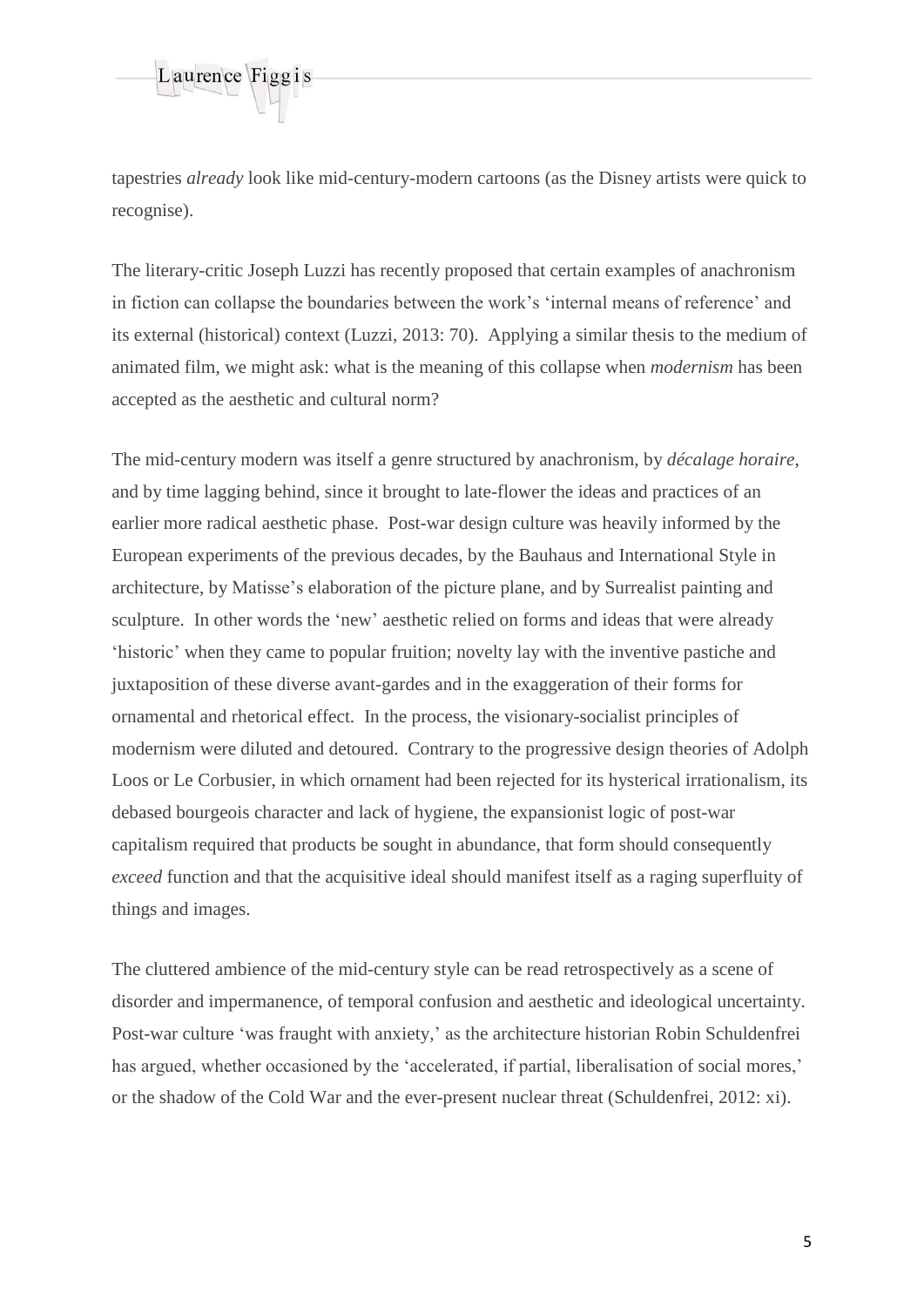

In addressing these protean matters of taste and form to the *Sleeping Beauty*'s morbidly conservative rhetoric of gender, we might ask to what extent these contradictions are resolved in the apparent triumph of rationalist order over a seductive 'chaos' of pastiche. Certainly the idea of chaos in the film (implicitly gendered as female and embodied in the spectacle of forests, flames, hair, thorny tendrils, glowing particles of dust and other like phenomena) is itself the subject of rigorous ornamental principles (of distortion, pattern, angularity, symmetry and repetition). As Luzzi would argue, the 'rhetoric of anachronism' resists 'isolation or separation' from the historical discourse in which it participates, and neither Earle nor Disney could help but be subject to the anxieties of their time (Luzzi, 2013: 70-1).

Indeed it is during her final transformation (into a dragon), that the evil fairy, Maleficent, unleashes one of the film's most potent and sinister anachronisms; in Earle's sketch of this episode and in its final version on screen, the conflagrations that briefly surround her resemble an atomic cloud.

© Laurence Figgis 2015

## **REFERENCES AND FURTHER READING**

Barrier, Michael J. *Hollywood Cartoons: American Animation in Its Golden Age*. Oxford; New York: Oxford University Press.

Coyne Kelley, Kathleen. 'Disney's Medievalized Ecologies in *Snow White and the Seven Dwarfs* and *Sleeping Beauty*'. in *The Disney Middle Ages: A Fairy-Tale and Fantasy Past*, Tison Pugh ed. New York; Basingstoke, Hampshire: Palgrave Macmillan, 2012: 189-209.

Gid Powers, Richard, 'The Cold War in the Rockies: American Ideology and the Air Force Academy Design'. *Art Journal*, vol. 33, No.4 (Summer, 1974): pp. 304 – 313.

Jackson, Lesley. *The New Look: Design in the Fifties*. Manchester; London; Barcelona: Thames and Hudson; Manchester City Art Galleries, 1991.

Luzzi, Joseph. 'The Rhetoric of Anachronism.' *Comparative Literature*, 61:1 (2009): pp. 69- 84.